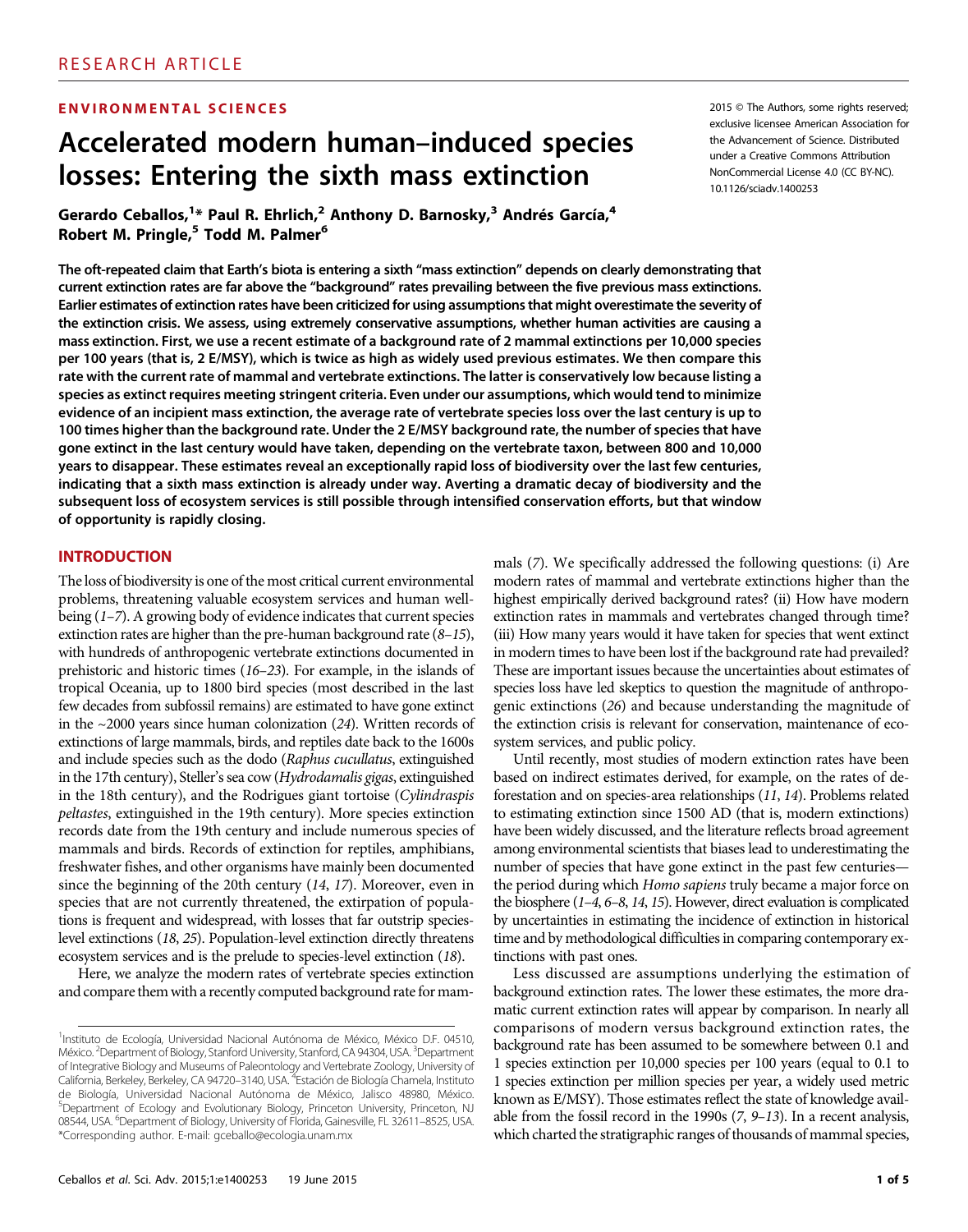Table 1. Numbers of species used in the Table 2 calculations of "highly conservative" and "conservative" modern extinction rates based on the IUCN Red List (17). For the highly conservative rates, only species verified as "extinct" (EX) were included; for the conservative extinction rates, species in the categories "extinct in the wild" (EW) and "possibly extinct" (PE) were also included.

|                  | No. of species, IUCN 2014.3              |                   |                                               |                   |                   |  |
|------------------|------------------------------------------|-------------------|-----------------------------------------------|-------------------|-------------------|--|
| Vertebrate taxon | <b>Highly conservative</b><br>rates (EX) |                   | <b>Conservative rates</b><br>$(EX + EW + PE)$ |                   | No. of species    |  |
|                  | <b>Since 1500</b>                        | <b>Since 1900</b> | <b>Since 1500</b>                             | <b>Since 1900</b> | evaluated by IUCN |  |
| Vertebrates      | 338                                      | 198               | 617                                           | 477               | 59% (39,223)      |  |
| Mammals          | 77                                       | 35                | 111                                           | 69                | 100% (5,513)      |  |
| <b>Birds</b>     | 140                                      | 57                | 163                                           | 80                | 100% (10,425)     |  |
| Reptiles         | 21                                       | 8                 | 37                                            | 24                | 44% (4,414)       |  |
| Amphibians       | 34                                       | 32                | 148                                           | 146               | 88% (6,414)       |  |
| <b>Fishes</b>    | 66                                       | 66                | 158                                           | 158               | 38% (12,457)      |  |

Table 2. Elevation of "highly conservative" and "conservative" modern vertebrate extinction rates above background rate of 2 E/MSY (see table S2 for calculations). For each assessment category, two periods are shown: extinction rates computed from 1500 to the present, and from 1900 to the present.

|               | Elevation of modern rates with<br>respect to expected rates |                            |                       |                   |  |  |
|---------------|-------------------------------------------------------------|----------------------------|-----------------------|-------------------|--|--|
| Animal group  |                                                             | <b>Highly conservative</b> | Conservative          |                   |  |  |
|               | <b>Since 1500</b>                                           |                            | Since 1900 Since 1500 | <b>Since 1900</b> |  |  |
| Vertebrates   | 8                                                           | 22                         | 15                    | 53                |  |  |
| Mammals       | 14                                                          | 28                         | 20                    | 55                |  |  |
| <b>Birds</b>  | 13                                                          | 24                         | 15                    | 34                |  |  |
| Reptiles      | 5                                                           | 8                          | 8                     | 24                |  |  |
| Amphibians    | 5                                                           | 22                         | 22                    | 100               |  |  |
| <b>Fishes</b> | 5                                                           | 23                         | 12                    | 56                |  |  |

extinction rates were measured over intervals ranging from single years to millions of years, and the mean extinction rate and variance were computed for each span of time (7). In this way, the background extinction rate estimated for mammals was estimated at 1.8 E/MSY, here rounded upward conservatively to 2 E/MSY (that is, 2 extinctions per 100 years per 10,000 species). This is double the highest previous rough estimate.

Those previously estimated background rates were primarily derived from marine invertebrate fossils, which are likely to have greater species longevity than vertebrates (10, 15). Data deficiencies make it impossible to conduct empirical analyses (as was done for mammals) for nonmammal terrestrial vertebrates; therefore, we assume the background

rates of other vertebrates to be similar to those of mammals. This supposition leads to a more conservative assessment of differences between current and past extinction rates for the vertebrates as a whole, compared with using the very low background extinction rate derived from marine invertebrates.

The analysis we present here avoids using assumptions such as loss of species predicted from species-area relationships, which can suggest very high extinction rates, and which have raised the possibility that scientists are "alarmists" seeking to exaggerate the impact of humans on the biosphere (26). Here, we ascertain whether even the lowest estimates of the difference between background and contemporary extinction rates still justify the conclusion that people are precipitating a global spasm of biodiversity loss.

## RESULTS

### Modern and background rates of vertebrate extinctions

Modern rates of vertebrate extinction were much higher than a background extinction rate of 2 E/MSY. Among the vertebrate taxa evaluated by the International Union of Conservation of Nature (IUCN), 338 extinctions have been documented since 1500 ["extinct" (EX), Table 1]. An additional 279 species have become either"extinct in the wild" (EW) or listed as "possibly extinct" (PE), totaling 617 vertebrate species summed over the three categories. Most extinctions have occurred in the last 114 years (that is, since 1900; Table 1). Our estimated "highly conservative" (that is, using data for EX species only) and "conservative" (that is, by including EX, EW, and PE) modern extinction rates for vertebrates varied from 8 to 100 times higher than the background rate (Table 2). This means, for example, that under the 2 E/MSY background rate, 9 vertebrate extinctions would have been expected since 1900; however, under the conservative rate, 468 more vertebrates have gone extinct than would have if the background rate had persisted across all vertebrates under that period. Specifically, these 468 species include 69 mammal species, 80 bird species, 24 reptiles, 146 amphibians, and 158 fish.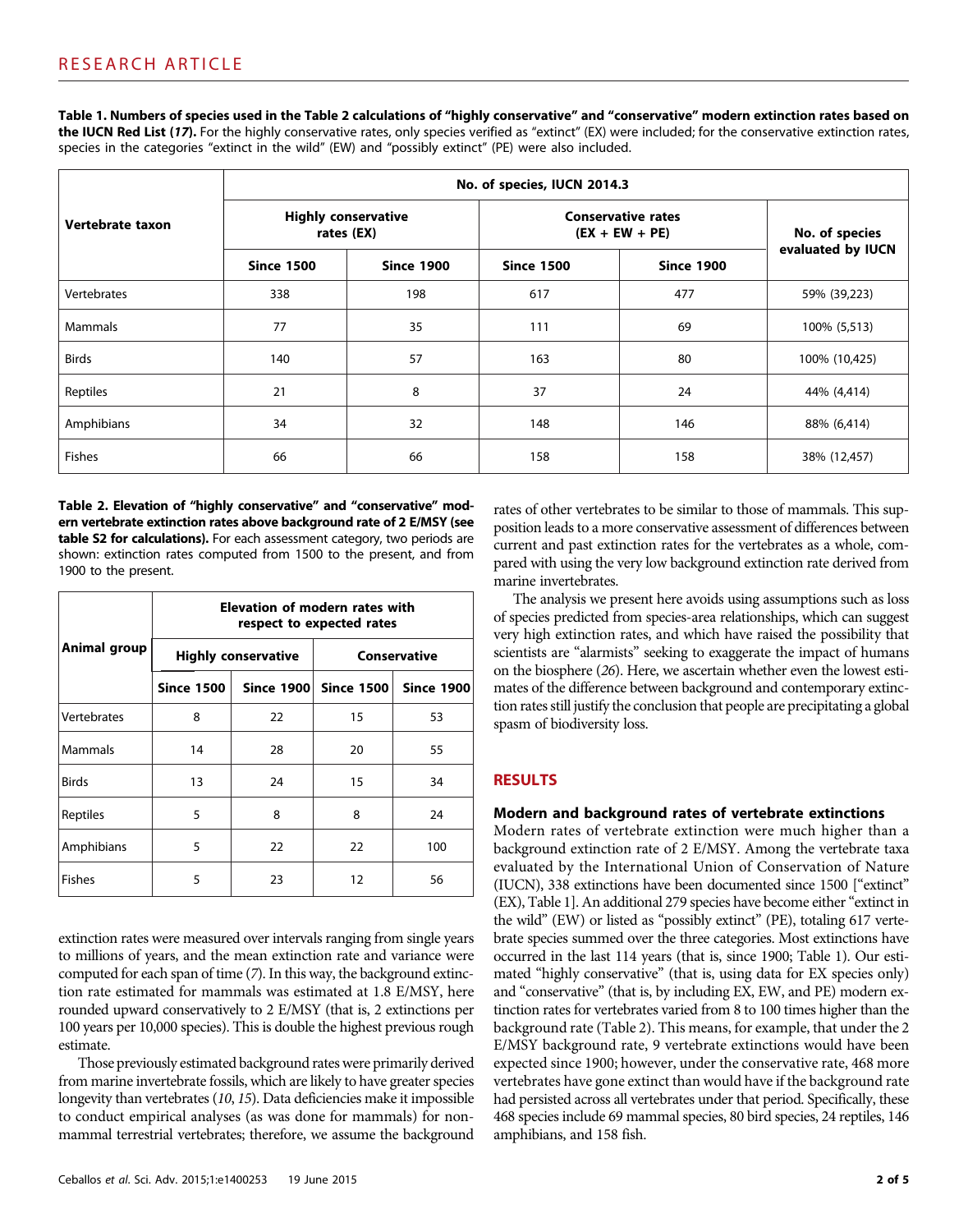

Fig. 1. Cumulative vertebrate species recorded as extinct or extinct in the wild by the IUCN (2012). Graphs show the percentage of the number of species evaluated among mammals (5513; 100% of those described), birds (10,425; 100%), reptiles (4414; 44%), amphibians (6414; 88%), fishes (12,457; 38%), and all vertebrates combined (39,223; 59%). Dashed black curve represents the number of extinctions expected under a constant standard background rate of 2 E/MSY. (A) Highly conservative estimate. (B) Conservative estimate.

#### Variation in modern extinction rates through time

Modern extinction rates have increased sharply over the past 200 years (corresponding to the rise of industrial society) and are considerably higher than background rates (Fig. 1). Rates of modern extinctions vary among vertebrate groups (Fig. 1). For example, amphibians, comprising of ~7300 species, show an accelerating rate of extinction: only 34 extinctions have been documented with a high level of certainty since 1500, yet >100 species have likely disappeared since 1980 (17, 23). This may not only reflect real trends but also a shortage of data for groups for which most species are not yet evaluated, such as reptiles and fish (21, 22).

#### Modern extinctions if background rate had prevailed

Our results indicate that modern vertebrate extinctions that occurred since 1500 and 1900 AD would have taken several millennia to occur if the background rate had prevailed. The total number of vertebrate species that went extinct in the last century would have taken about 800 to 10,000 years to disappear under the background rate of 2 E/MSY (Fig. 2). The particularly high losses in the last several decades accentuate the increasing severity of the modern extinction crisis.

#### **DISCUSSION**

Arguably the most serious aspect of the environmental crisis is the loss of biodiversity—the other living things with which we share Earth. This affects human well-being by interfering with crucial ecosystem services such as crop pollination and water purification and by destroying humanity's beautiful, fascinating, and culturally important living companions (4, 5, 15, 27–30).

Our analysis shows that current extinction rates vastly exceed natural average background rates, even when (i) the background rate is considered to be double previous estimates and when (ii) data on mod-



Fig. 2. Number of years that would have been required for the observed vertebrate species extinctions in the last 114 years to occur under a background rate of 2 E/MSY. Red markers, highly conservative scenario; blue markers, conservative scenario. Note that for all vertebrates, the observed extinctions would have taken between 800 to 10,000 years to disappear, assuming 2 E/MSY. Different classes of vertebrates all show qualitatively similar trends.

ern vertebrate extinctions are treated in the most conservative plausible way. We emphasize that our calculations very likely underestimate the severity of the extinction crisis because our aim was to place a realistic "lower bound" on humanity's impact on biodiversity. Therefore, although biologists cannot say precisely how many species there are, or exactly how many have gone extinct in any time interval, we can confidently conclude that modern extinction rates are exceptionally high, that they are increasing, and that they suggest a mass extinction under way—the sixth of its kind in Earth's 4.5 billion years of history.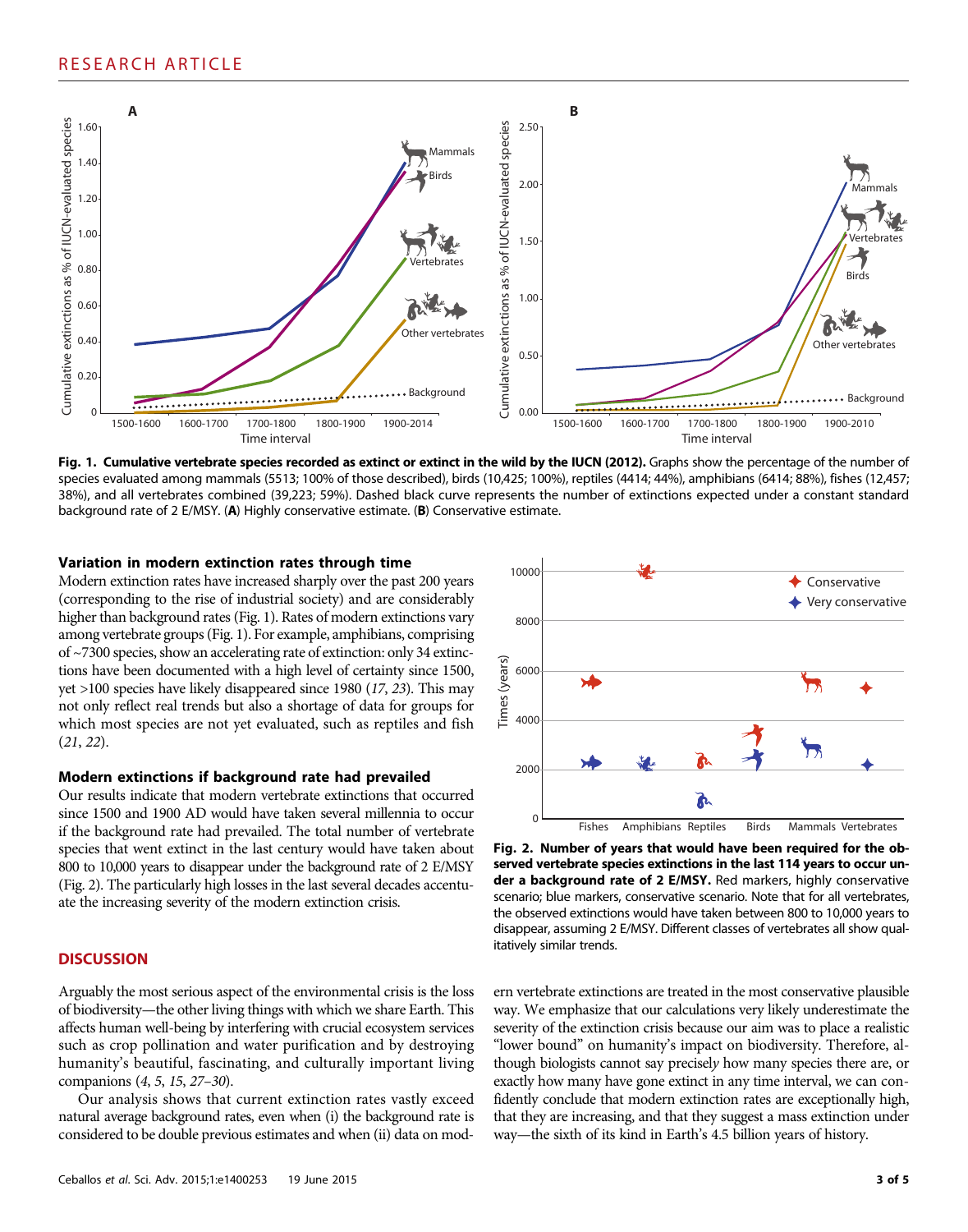A final important point is that we focus exclusively on species, ignoring the extirpation of populations—the units relevant to ecological functioning and the delivery of ecosystem services (4, 5, 29). Population extinction cannot be reliably assessed from the fossil record, precluding any analysis along the lines of that presented here. Also, although it is clear that there are high rates of population extinction (18), existing data are much less reliable and far harder to obtain than those for species, which will remain true for the foreseeable future. Likewise, we have not considered animals other than vertebrates because of data deficiencies.

The evidence is incontrovertible that recent extinction rates are unprecedented in human history and highly unusual in Earth's history. Our analysis emphasizes that our global society has started to destroy species of other organisms at an accelerating rate, initiating a mass extinction episode unparalleled for 65 million years. If the currently elevated extinction pace is allowed to continue, humans will soon (in as little as three human lifetimes) be deprived of many biodiversity benefits. On human time scales, this loss would be effectively permanent because in the aftermath of past mass extinctions, the living world took hundreds of thousands to millions of years to rediversify. Avoiding a true sixth mass extinction will require rapid, greatly intensified efforts to conserve already threatened species and to alleviate pressures on their populations—notably habitat loss, overexploitation for economic gain, and climate change (31–33). All of these are related to human population size and growth, which increases consumption (especially among the rich), and economic inequity (6). However, the window of opportunity is rapidly closing.

#### MATERIALS AND METHODS

To estimate modern extinction rates, we compiled data on the total number of described species and the number of extinct and possibly extinct vertebrate species from the 2014 IUCN Red List (17). In the IUCN's list, extinct species can be viewed as the minimum number of actual extinctions during recent human history (that is, since 1500) because it lists species known to be extinct (EX), extinct in the wild (EW), and possibly extinct (PE, a subcategory within "critically endangered" reserved for species thought to be extinct, but not confirmed) (17) (table S1). We used the IUCN data to calculate modern extinction rates in two ways: (i) we estimate a "highly conservative modern extinction rate" by using the data exclusively on species listed as EX, and (ii) we calculate a "conservative extinction rate" by including also both EW and PE species (table S2). Including these latter two categories recognizes that there is only a slim chance that most of the species in those categories can reestablish viable populations in their native habitats. In terms of biological impact and the provision of ecosystem services, we consider EW and PE species to be functionally equivalent to EX species: even if some individuals still exist, their abundances are not sufficient to have a substantial influence on ecological function and processes.

The IUCN's list is considered the authoritative, albeit likely conservative, assessment of the conservation status of plant and animal species. About 1.8 million species have been described since 1758 (when the current nomenclature system was developed), of which 1.3 million are animals (3, 17). Of these animal species, about 39,223 (of the currently counted 66,178) vertebrate species have been formally assessed and reported in the 2014 IUCN Red List (17). In the IUCN sample, mammals, birds, and amphibians have had between 88 and 100% of their known

species evaluated, whereas only 44% of reptiles and 38% of fish species have been assessed (Table 1). We focus our comparisons on vertebrates because they are the group for which the most reliable data exist, both fossil and modern.

To produce conservative comparisons with modern extinctions, we assumed a background extinction rate of 2 E/MSY as the highest likely baseline average background extinction rate (7); that is, we should expect 2 extinctions per 10,000 vertebrate species per 100 years. That background extinction rate was empirically determined using the exceptionally good fossil records of mammals, combining extinction counts from paleontological databases and published literature on the fossil, subfossil, and historical records (7). Using the resulting high background extinction rate provides a stringent test for assessing whether current modern extinction rates indicate that a mass extinction event is under way. Previous estimates of background extinction rates for other taxa are invariably lower than the mammal-derived estimate of 2 E/MSY used here.

#### SUPPLEMENTARY MATERIALS

Supplementary material for this article is available at [http://advances.sciencemag.org/cgi/content/](http://advances.sciencemag.org/cgi/content/full/1/5/e1400253/DC1) [full/1/5/e1400253/DC1](http://advances.sciencemag.org/cgi/content/full/1/5/e1400253/DC1)

Table S1. Definitions of IUCN categories (17) used to assess modern extinction rates. Table S2. Estimation of modern extinction rates since 1500 and 1900.

#### REFERENCES AND NOTES

- 1. G. Ceballos, A. Garcia, P. R. Ehrlich, The sixth extinction crisis: Loss of animal populations and species. J. Cosmology 8, 1821–1831 (2010).
- 2. R. Dirzo, P. H. Raven, Global state of biodiversity and loss. Annu. Rev. Environ. Resour. 28, 137–167 (2003).
- 3. G. Mace, K. Norris, A. Fitter, Biodiversity and ecosystem services: A multilayered relationship. Trends Ecol. Evol. 27, 19–26 (2012).
- 4. G. Mace, C. Revenga, E. Ken, Biodiversity, in Ecosystems and Human Well-Being: Current State and Trends, G. Ceballos, G. Orians, S. L. Pacala, Eds. (Island Press, Washington, DC, 2005), chap. 4, pp. 77–121.
- 5. G. C. Daily, P. A. Matson, Ecosystem services: From theory to implementation. Proc. Natl. Acad. Sci. U.S.A. 105, 9455–9456 (2008).
- 6. P. R. Ehrlich, A. Ehrlich, Can a collapse of global civilization be avoided? Proc. Biol. Sci. 280, 20122845 (2013).
- 7. A. D. Barnosky, N. Matzke, S. Tomiya, G. O. Wogan, B. Swartz, T. B. Quental, C. Marshall, J. L. McGuire, E. L. Lindsey, K. C. Maguire, B. Mersey, E. A. Ferrer, Has the Earth's sixth mass extinction already arrived? Nature 471, 51-57 (2011).
- 8. R. Dirzo, H. S. Young, M. Galletti, G. Ceballos, J. B. Nick, B. Collen, Defaunation in the Anthropocene. Science 345, 401–406 (2014).
- 9. R. Leakey, R. Lewis, The Sixth Extinction: Patterns of Life and the Future of Humankind (Doubleday, New York, 1995).
- 10. D. M. Raup, A kill curve for Phanerozoic marine species. Paleobiology 17, 37–48 (1991).
- 11. R. M. May, J. H. Lawton, E. Stork, Assessing extinction rates, in Extinction Rates, J. H. Lawton, R. M. May, Eds. (Oxford University Press, Oxford, 1995), chap. 1. pp. 1–24.
- 12. S. L. Pimm, G. J. Russell, J. L. Gittleman, T. M. Brooks, The future of biodiversity. Science 269, 347–350 (1995).
- 13. J. Alroy, Constant extinction, constrained diversification, and uncoordinated stasis in North American mammals. Palaeogeogr. Palaeoclimatol. Palaeoecol. 127, 285-311 (1996).
- 14. J. E. M. Baillie, Z. Cokeliss, Extinctions in recent time, in 2004 IUCN Red List of Threatened Species: A Global Species Assessment, J. E. M. Baillie, C. Hilton-Taylor, S. N. Stuart, Eds. (IUCN, Gland, Switzerland and Cambridge, UK, 2004); pp. 33–50.
- 15. R. M. May, Ecological science and tomorrow's world. Philos. Trans. R. Soc. Lond. B Biol. Sci. 365, 41–47 (2010).
- 16. H. M. Pereira, P. W. Leadley, V. Proença, R. Alkemade, J. P. Scharlemann, J. F. Fernandez-Manjarrés, M. B. Araújo, P. Balvanera, R. Biggs, W. W. Cheung, L. Chini, H. D. Cooper, E. L. Gilman, S. Guénette, G. C. Hurtt, H. P. Huntington, G. M. Mace, T. Oberdorff, C. Revenga, P. Rodrigues, R. J. Scholes, U. R. Sumaila, M. Walpole, Scenarios for global biodiversity in the 21st century. Science, 330, 1496–1501 (2010).
- 17. IUCN, The IUCN Red List of Threatened Species, Version 2014.3 (IUCN, 2014); [http://www.](http://www.iucnredlist.org) [iucnredlist.org](http://www.iucnredlist.org) (downloaded on 11 March 2015).